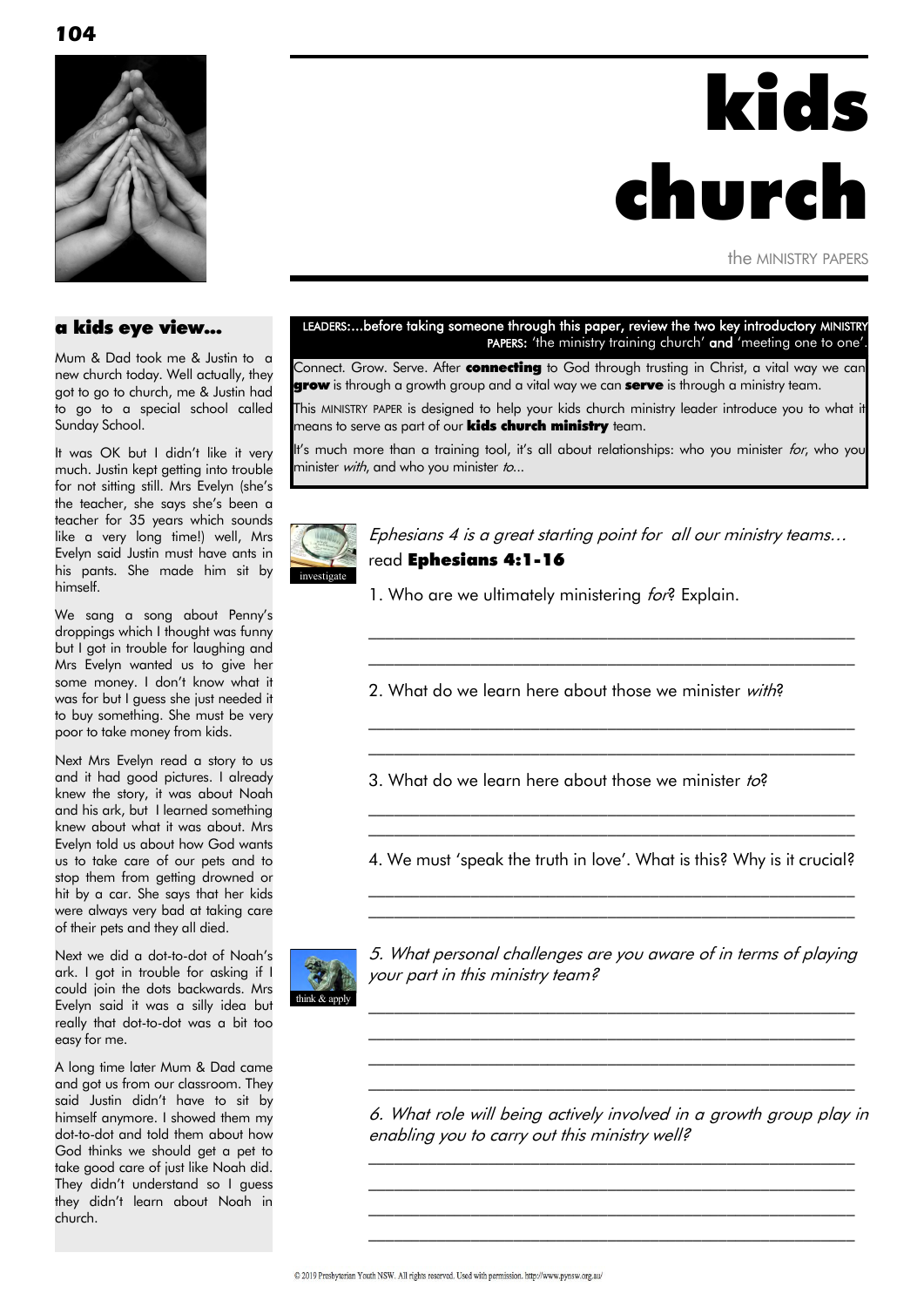# flexible & fixed

Many of our ministry teams are focused on a particular age group or demographic, e.g. kids club, youth group, university ministry. That makes sense because each of these groups has its own particular needs. Each group has its own special challenges and opportunities. However, it's sometimes easy to recognise only what's **unique** about each group. It's easy to forget what all people, whatever age or stage, have in common. This section of the paper helps us think through what's flexible and what's fixed in our ministry to children at kids church...



# read 1 Corinthians 9:19-23

1. What is *flexible* in Paul's approach to ministry?

2. What is *fixed* in Paul's approach to ministry?



3. Referring to the "profile of a kids church child" opposite, in what ways will ministry to these children need to be flexible?

 $\mathcal{L}_\text{max}$  and the contract of the contract of the contract of the contract of the contract of the contract of  $\mathcal{L}_\text{max}$  and the contract of the contract of the contract of the contract of the contract of the contract of  $\mathcal{L}_\text{max}$  and the contract of the contract of the contract of the contract of the contract of the contract of

\_\_\_\_\_\_\_\_\_\_\_\_\_\_\_\_\_\_\_\_\_\_\_\_\_\_\_\_\_\_\_\_\_\_\_\_\_\_\_\_\_\_\_\_\_\_\_\_\_\_\_\_\_\_\_\_\_ \_\_\_\_\_\_\_\_\_\_\_\_\_\_\_\_\_\_\_\_\_\_\_\_\_\_\_\_\_\_\_\_\_\_\_\_\_\_\_\_\_\_\_\_\_\_\_\_\_\_\_\_\_\_\_\_\_

 $\mathcal{L}_\text{max}$  and the contract of the contract of the contract of the contract of the contract of the contract of \_\_\_\_\_\_\_\_\_\_\_\_\_\_\_\_\_\_\_\_\_\_\_\_\_\_\_\_\_\_\_\_\_\_\_\_\_\_\_\_\_\_\_\_\_\_\_\_\_\_\_\_\_\_\_\_\_

4. In all of this, what needs to stay fixed in our ministry to these children?

 $\mathcal{L}_\text{max}$  and the contract of the contract of the contract of the contract of the contract of the contract of \_\_\_\_\_\_\_\_\_\_\_\_\_\_\_\_\_\_\_\_\_\_\_\_\_\_\_\_\_\_\_\_\_\_\_\_\_\_\_\_\_\_\_\_\_\_\_\_\_\_\_\_\_\_\_\_\_  $\mathcal{L}_\text{max}$  and the contract of the contract of the contract of the contract of the contract of the contract of



# challenges and opportunities

Have another look at the "profile of a kids church child". Think through the particular challenges and opportunities of this ministry...

| what are some of the | what are some ideas for facing        |
|----------------------|---------------------------------------|
| challenges?          | these?                                |
| what are some of the | what are some ideas for <b>making</b> |
| opportunities?       | the most of these?                    |



# profile of a kids church child

It goes without saying that kids are great. But it also goes without saying that kids are kids! So to be a good Kids Church leader you need to get your head around who these little ones (and not so little ones) are so that you"re armed with the right expectations.

#### open

Scepticism and suspicion are often the product of disappointment from life. Children have usually experienced less of this than adults and are therefore quite willing to accept what they are taught as being true.

#### high energy

Most children, even by themselves, are blessed with boundless energy. Put a bunch of them together in a fun environment and self-control can become a rare commodity!

#### short attention span

The rule of thumb for how long the average child can remain focused on one thing is 5 minutes plus their age - and that's when they're interested! So mix it up and build in opportunities to be active.

#### concrete to abstract

One of the biggest changes that occurs during primary school (often around the ages of 8-10) is that kids develop the ability to think in "abstract" ways and about "abstract" concepts.

#### sensitive

Children, even the rough ones, are very tender creatures. They are easily damaged and words can be even more hurtful than "sticks and stones". Kids Church should be a place where they are safe from any kind of hurt.

#### kids priorities

It"s been said that play is the work of a child. And so understandably, kids often don"t share our priorities. If we approach teaching kids about God as work, it probably won't work!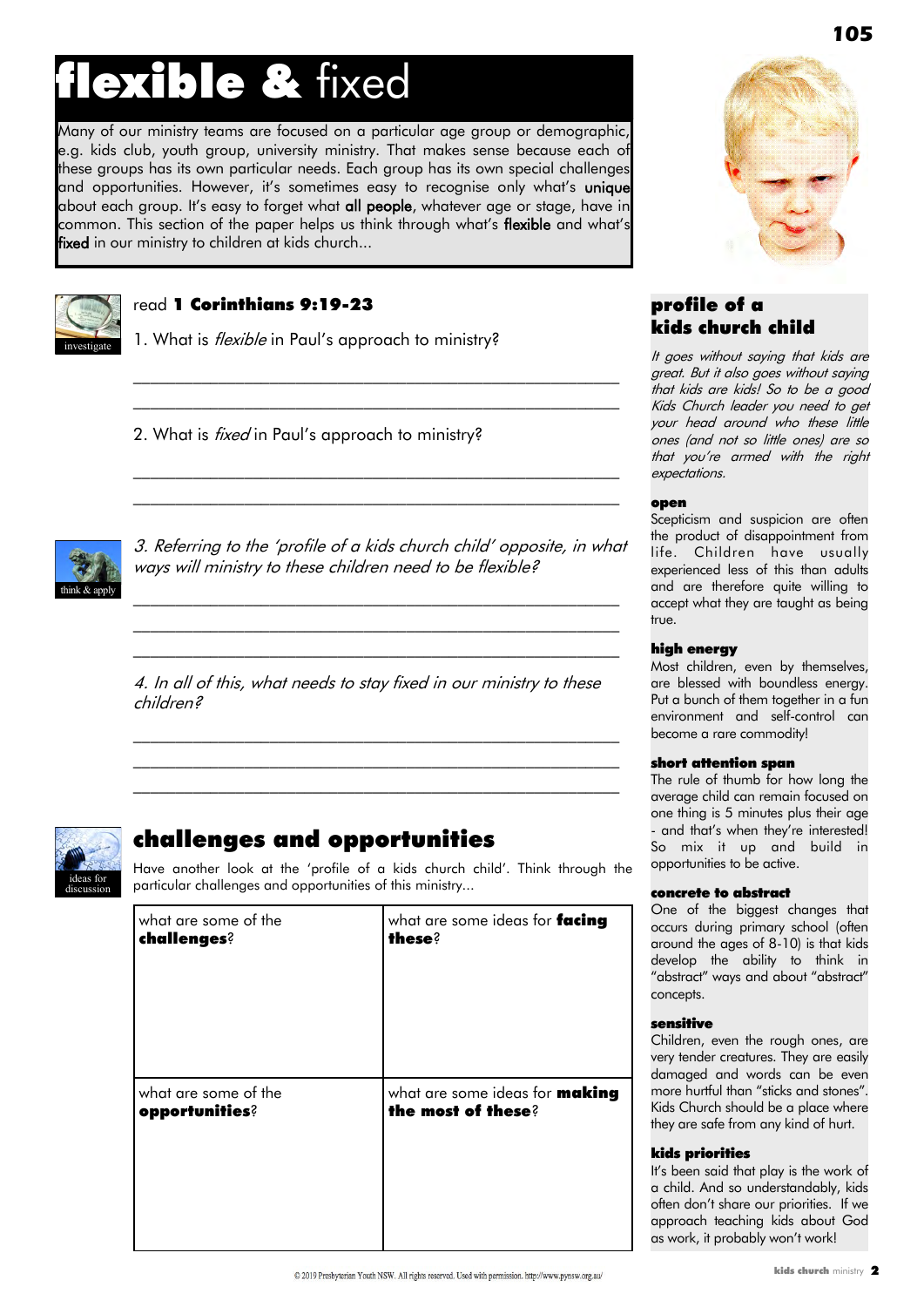

# staying on target

Hopefully the previous page generated lots of discussion about gospel ministry to kids church children. On the "Hexible" aspects of this ministry, there are certainly many good approaches possible. But it's when we come back to the all-important "fixed" aspectthe gospel of Christ—that we can get clearer about the best approach. We need to remember our key goals in seeing every person grow to maturity in Christ. We also need to keep thinking through the steps or pathway people travel toward maturity. In short, we need to stay on target with what the ministry is there for...

# 7UP

Long before it was the name of a soft drink, 7UP was the title of a film. It was the first of a whole series of documentaries which followed the lives of 7 British 7-year -olds, a new film being made every 7 years (now reaching 42UP and still going!). The series is a sociological experiment aimed at exploring the factors that make us who we are, particularly from our early years.

Someone said "give me a child till the age of seven and I will give you the man", and the series has revealed that this is largely true. What children learn shapes their lives in a powerful way. And it"s what they learn about relationships that has the biggest impact of all.

Kids Church is therefore a great opportunity to share a partnership with Christian parents in raising their children in "the training and instruction of the Lord" (Eph. 6:4). What we teach them in Kids Church - through the power of the gospel and the power of relationships - will have a huge impact on whether or not they grow up to be followers of Jesus.

What a privilege! What a responsibility! This page emphasizes the difference YOU can make in the lives of the children in your Kids Church Growth Group.

It"s all about relationships - making the most of your relationship with the kids so that they can make the most of their relationships with God, with other believers, with their parents & siblings and last but not least with unbelievers.

These ministry papers have been developed with a certain "shape" of Christian maturity in mind. The mature Christian in our church will live out and grow in their Christlikeness through…

# 1. being actively involved in a growth group 2. being actively involved in a ministry team

Kids Church is primarily concerned with the first of these two goals and aims to build a firm foundation for addressing the second goal during the teenage years.

A Kids Church "class" is really a Growth Group, sharing the same goals and purpose as an adult Growth Group. The only difference is the size of its members! Growth in the 4 key relationships outlined in the table below remains the goal of a Growth Group regardless of the age of its members.

The following graph contains some suggestions for making the most of the opportunities you have with the children in your Kids Church Growth Group.

| growth group goals achieved through                                                         |                                                                                                                                     |
|---------------------------------------------------------------------------------------------|-------------------------------------------------------------------------------------------------------------------------------------|
| a growing relationship with God,<br>especially through personal Bible<br>reading and prayer | ensuring each child has an age-appropriate<br>Bible at home and encouraging parents of<br>younger children to read & pray with them |
| growing relationships with other<br>believers, especially through the<br>growth group       | building "group life" by making group time<br>special and organizing occasional activities<br>outside of Kids Church time           |
| growing relationships with those in<br>their family/household, as servants                  | developing relationships with whole families so<br>that you know the home circumstances of each<br>child in your Growth Group       |
| growing relationships with<br>unbelievers, especially through<br>personal evangelism        | encouraging an attitude of gratefulness<br>towards God and fostering a genuine desire to<br>share His love with friends             |



# read Ephesians 5:11-16

1. Love is the context for truth-speaking. How can you practically express your love for the children in your Kids Church Growth Group so that they will listen when you speak the truth?

2. Truth-speaking is the content of love. How can you ensure that the children in your Kids Church Growth Group know the truth? (see also John 14:6)